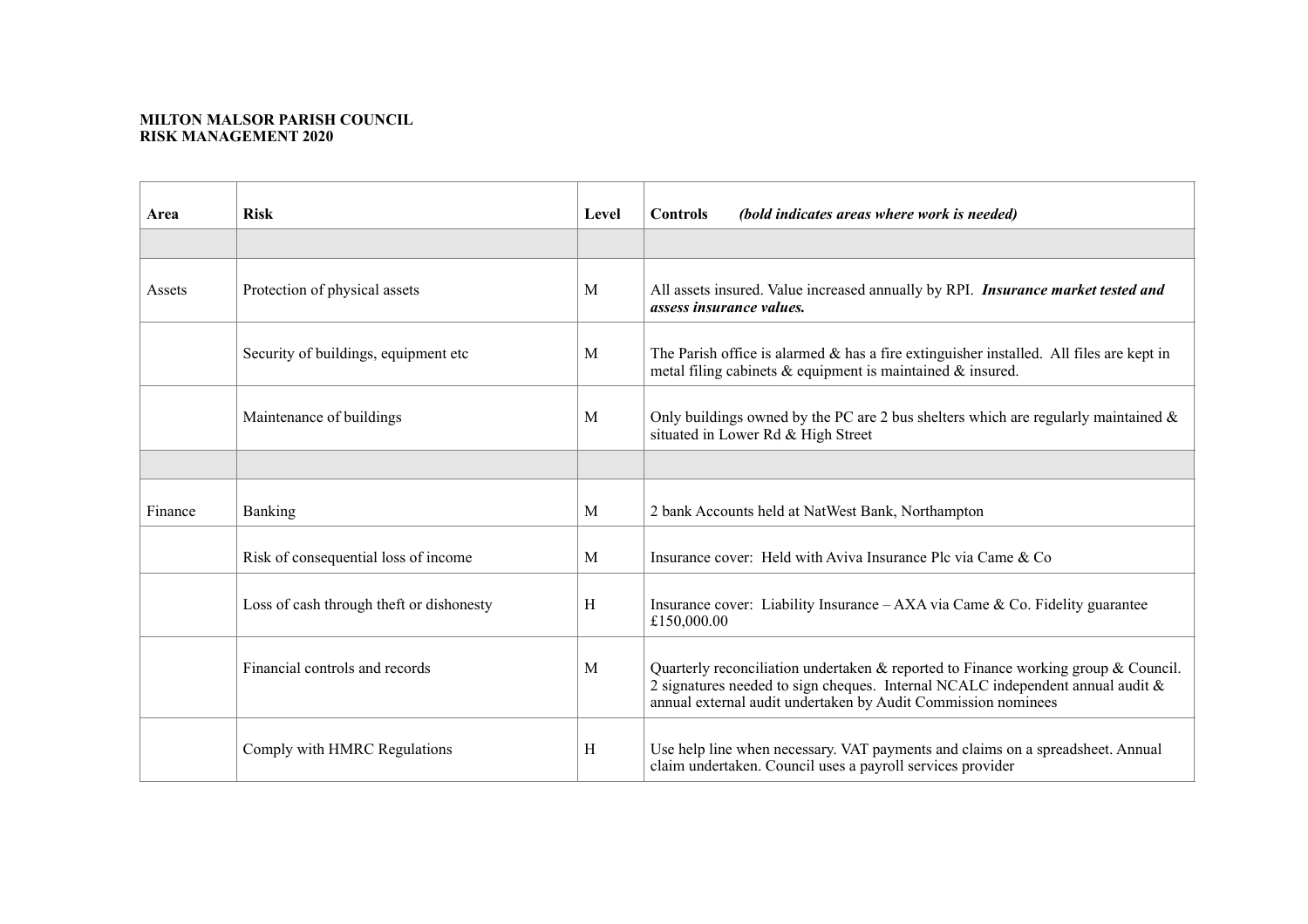|                       | Sound budgeting to underlie annual precept                                                    | M | Council receives detailed budget suggestions from the Finance Group in the late<br>autumn. Precept derived directly from this. Expenditure against budget reported to<br>Council.           |
|-----------------------|-----------------------------------------------------------------------------------------------|---|---------------------------------------------------------------------------------------------------------------------------------------------------------------------------------------------|
|                       | Complying with borrowing restrictions                                                         | L | No borrowing at present                                                                                                                                                                     |
|                       |                                                                                               |   |                                                                                                                                                                                             |
| Liability             | Risk to third party, property or individuals                                                  | M | Insurance in place. Open spaces checked regularly. Risk assessments of individual<br>events carried out as necessary                                                                        |
|                       | Legal liability as consequence of asset ownership<br>(especially burial ground & playgrounds. | M | Insurance in place. Weekly checks of playground & trees, written records kept.<br>Annual check by ROSPA of playground equipment. ROSPA also carrying out risk<br>assessments of playground. |
|                       |                                                                                               |   |                                                                                                                                                                                             |
| Employer<br>Liability | Comply with Employment Law                                                                    | M | Clerk is a member of SLCC & Council is a member of NCALC                                                                                                                                    |
|                       | Comply with Inland Revenue requirements                                                       | M | Regular advice from HMRC. Internal and external auditors carry out annual checks.<br>PC uses a professional payroll service for the Clerk's PAYE / Tax returns.                             |
|                       | Safety of Staff and visitors                                                                  | M | Alarm fitted to clerk's office. Fire extinguisher fitted.                                                                                                                                   |
|                       |                                                                                               |   |                                                                                                                                                                                             |
| Legal<br>Liability    | Ensuring activities are within legal powers                                                   | M | Clerk to clarify legal position on any new proposal. Legal advice to be sought where<br>necessary.                                                                                          |
|                       | Proper and timely reporting via the Minutes                                                   | M | Council meets monthly and always received $\&$ approves Minutes of meetings held in<br>interim. Minutes made available to press $\&$ public on request $\&$ on Website                      |